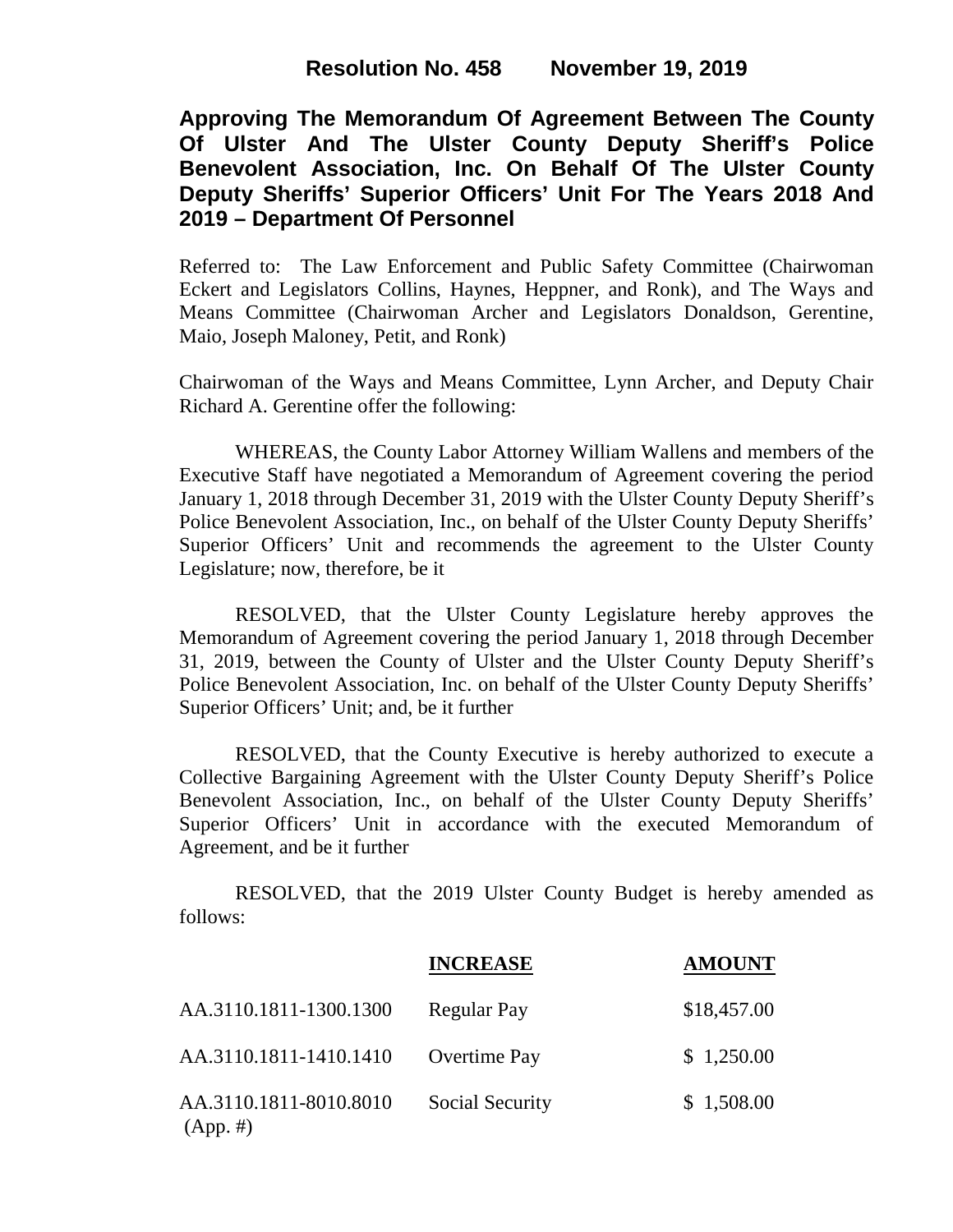### **- Page 2 -**

# **Resolution No. 458 November 19, 2019**

**Approving The Memorandum Of Agreement Between The County Of Ulster And The Ulster County Deputy Sheriff's Police Benevolent Association, Inc. On Behalf Of The Ulster County Deputy Sheriffs' Superior Officers' Unit For The Years 2018 And 2019 – Department Of Personnel**

# **DECREASE AMOUNT**

AA.0917.3205 Unassigned Fund Balance \$21,215.00

RESOLVED, the Commissioner of Finance is hereby authorized to make any and all 2019 budget adjustments necessary to transfer and appropriate the necessary funds into the appropriate budget lines,

and move its adoption.

#### ADOPTED BY THE FOLLOWING VOTE:

AYES: 22 NOES: 0 (1 Abstention: Legislator Woltman)

Postponed in Committee: Ways and Means for One Week on November 12, 2019

Passed Committee: Law Enforcement and Public Safety on November 13, 2019

Passed Committee: Ways and Means on November 19, 2019

FINANCIAL IMPACT: \$21,215.00 – ADDITIONAL 2019 APPROPRIATION DOLLARS